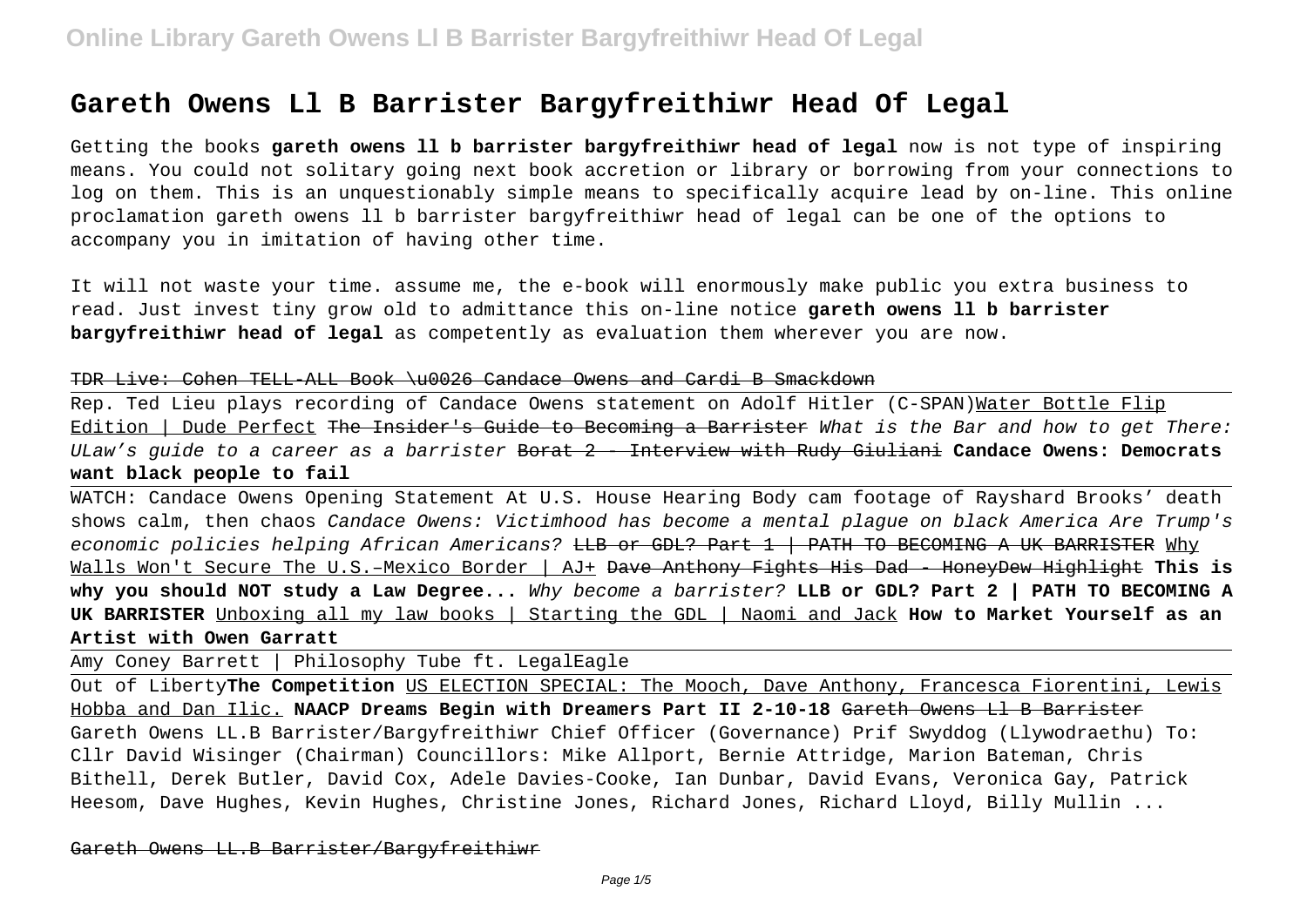# **Online Library Gareth Owens Ll B Barrister Bargyfreithiwr Head Of Legal**

Barrister Details - Mr Gareth Richard Owens; Mr Gareth Richard Owens. Practising. Current Practising Status Employed Date of Call Nov 1993. Inn of Court Gray's Inn. Practising certificate valid 01/04/2020-30/04/2021 . Primary practice address Flintshire County Council, County Hall, MOLD, Flintshire, CH7 6NB, United Kingdom ...

### Barrister Details - Mr Gareth Richard Owens

Gareth Owens LL.B Barrister/Bargyfreithiwr Chief Officer (Governance) Prif Swyddog (Llywodraethu) To: Cllr David Wisinger (Chairman) Councillors: Marion Bateman, Chris Bithell, Derek Butler, David Cox, Ian Dunbar, Carol Ellis, David Evans, Alison Halford, Ray Hughes, Christine Jones, Richard Jones, Richard Lloyd, Mike Lowe, Nancy Matthews, Billy Mullin, Mike Peers, Neville Phillips, Gareth ...

# Gareth Owens LL.B Barrister/Bargyfreithiwr Chief Officer ...

Gareth Owens LL.B Barrister/Bargyfreithiwr Head of Legal and Democratic Services Pennaeth Gwasanaethau Cyfreithiol a Democrataidd DS/CO 13 Chwefror 2013 Ceri Owen 01352 702350 I: Cynghorwyr: Aaron Shotton, Kevin Jones, Dave Cowans, Michael Priestley, David Smith, Eryl Williams, John Wynn Jones, William Gareth Roberts, John Chorlton and R.G. Parry ceri.owen@flintshire.gov.uk Annwyl Syr / Fadam ...

# Gareth Owens LL.B Barrister/Bargyfreithiwr Head of Legal ...

Gareth Owens LL.B Barrister/Bargyfreithiwr Head of Legal and Democratic Services Pennaeth Gwasanaethau Cyfreithiol a Democrataidd DS/CO 6 Rhagfyr 2012 Ceri Owen 01352 702350 I: Cynghorwyr: Aaron Shotton, Kevin Jones, Dave Cowans, Michael Priestly, David Smith, Eryl Williams, John Wynn Jones, William Gareth Roberts, John Chorlton and R.G. Parry ceri.owen@flintshire.gov.uk Annwyl Syr / Fadam ...

## Gareth Owens LL.B Barrister/Bargyfreithiwr Head of Legal ...

Gareth Owens LL.B Barrister/Bargyfreithiwr Chief Officer (Governance) Prif Swyddog (Llywodraethu) 1 To: Cllr David Roney (Chair) Councillors: Clive Carver, Glenys Diskin, Chris Dolphin, Ian Dunbar, Andy Dunbobbin, Brian Dunn, Robin Guest, Ron Hampson, Dave Mackie, Mike Reece, Tony Sharps, Paul Shotton, Nigel Steele-Mortimer and Carolyn Thomas CS/NG 2 June 2015 Maureen Potter 01352 702322 ...

### Gareth Owens LL.B Barrister/Bargyfreithiwr Chief Officer ...

Gareth Owens LL.B Barrister/Bargyfreithiwr Chief Officer (Governance) Prif Swyddog (Llywodraethu) County Hall, Mold. CH7 6NA Tel. 01352 702400 DX 708591 Mold 4 www.flintshire.gov.uk Neuadd y Sir, Yr Wyddgrug. CH7 6NR Ffôn 01352 702400 DX 708591 Mold 4 www.siryfflint.gov.uk The Council welcomes correspondence in Welsh or English Mae'r Cyngor yn croesawau gohebiaeth yn y Cymraeg neu'r Saesneg ...<br>Page2/5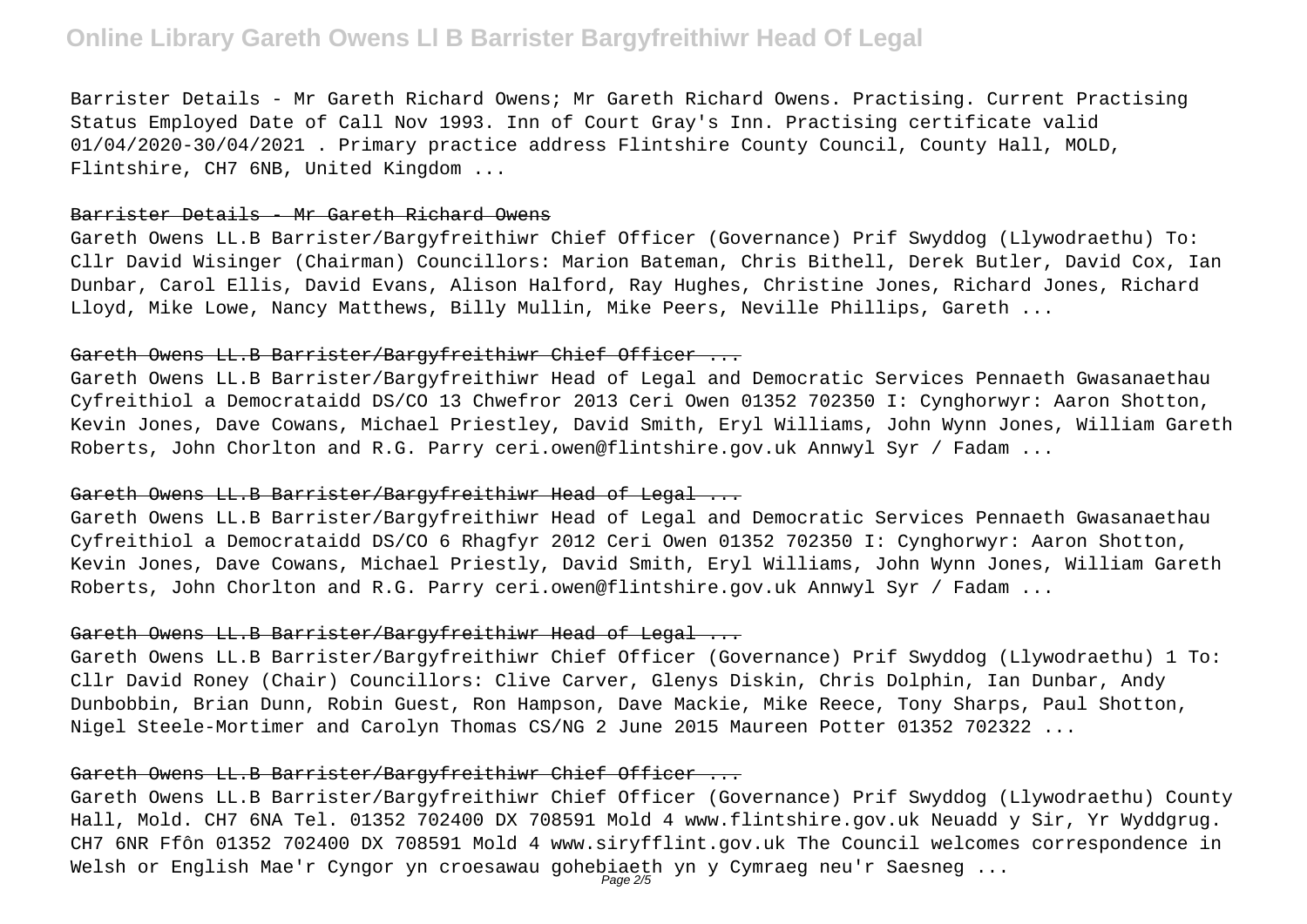#### Public Document Pack - Flintshire

Gareth Owens LL.B Barrister/Bargyfreithiwr Chief Officer (Governance) Prif Swyddog (Llywodraethu) County Hall, Mold. CH7 6NA Tel. 01352 702400 DX 708591 Mold 4 www.flintshire.gov.uk Neuadd y Sir, Yr Wyddgrug. CH7 6NR Ffôn 01352 702400 DX 708591 Mold 4 www.siryfflint.gov.uk The Council welcomes correspondence in Welsh or English Mae'r Cyngor yn croesawau gohebiaeth yn y Cymraeg neu'r Saesneg ...

### Public Document Pack

Barrister. 1992 – 1993. University of Wales, Aberystwyth. University of Wales, Aberystwyth Law with Honours 2:1 Law. 1989 – 1992. Groups. Public Appointments. Public Appointments . Public Sector Executives. Public Sector Executives. View Gareth's full profile. See who you know in common; Get introduced; Contact Gareth directly; Join to view full profile People also viewed. Kate Protheroe ...

#### Gareth Owens - Non Executive Director - HEART OF CUMBRIA ...

Gareth Owens LL.B Barrister/Bargyfreithiwr Chief Officer (Governance) Prif Swyddog (Llywodraethu) County Hall, Mold. CH7 6NA Tel. 01352 702400 DX 708591 Mold 4 www.flintshire.gov.uk Neuadd y Sir, Yr Wyddgrug. CH7 6NR Ffôn 01352 702400 DX 708591 Mold 4 www.siryfflint.gov.uk The Council welcomes correspondence in Welsh or English Mae'r Cyngor yn croesawau gohebiaeth yn y Cymraeg neu'r Saesneg ...

### Public Document Pack

The following barristers are currently registered to practise in Northern Ireland. Mr Michael Agnew BL. Ms Sarah Agnew BL. Mr Zubair Ahmad BL. Mr Joseph Aiken QC. Mr Philip Aldworth QC . Mr James Anderson BL. Miss Michelle Anderson BL. Mr Gordon Anthony BL. Mrs Monye Anyadike-Danes QC. Ms Claire Archbold BL. Ms Leona Askin BL. Mr Wayne Atchison BL. Ms Nicola Auret BL. Miss Breige Austin BL. Mr ...

# Practising Barristers | The Bar of Northern Ireland

Gareth Owens LL.B Barrister/Bargyfreithiwr Chief Officer (Governance) Prif Swyddog (Llywodraethu) Mr R N Barnes Clerk and Financial Officer Hawarden Community Council 113 The Highway Hawarden DEESIDE Flintshire CH5 3DL Dear Sir CYNGOR y Fflint Your our RefEin cyf Date;Dyddiad Ask forfGofynner am Direct Dial'Rhif Union FaxfFfacs Flintshire COUNTY COUNCIL CJH.T485016 29 September 2015 Mrs Carol ...

#### Home - Hawarden Community Council

Gareth Owens LL.B Barrister/Bargyfreithiwr Head of Legal and Democratic Services Pennaeth Gwasanaethau Cyfreithiol a Democrataidd CS/CO 6 December, 2012 Ceri Owen 01352 702350 To: Councillors: Aaron Shotton, Page 3/5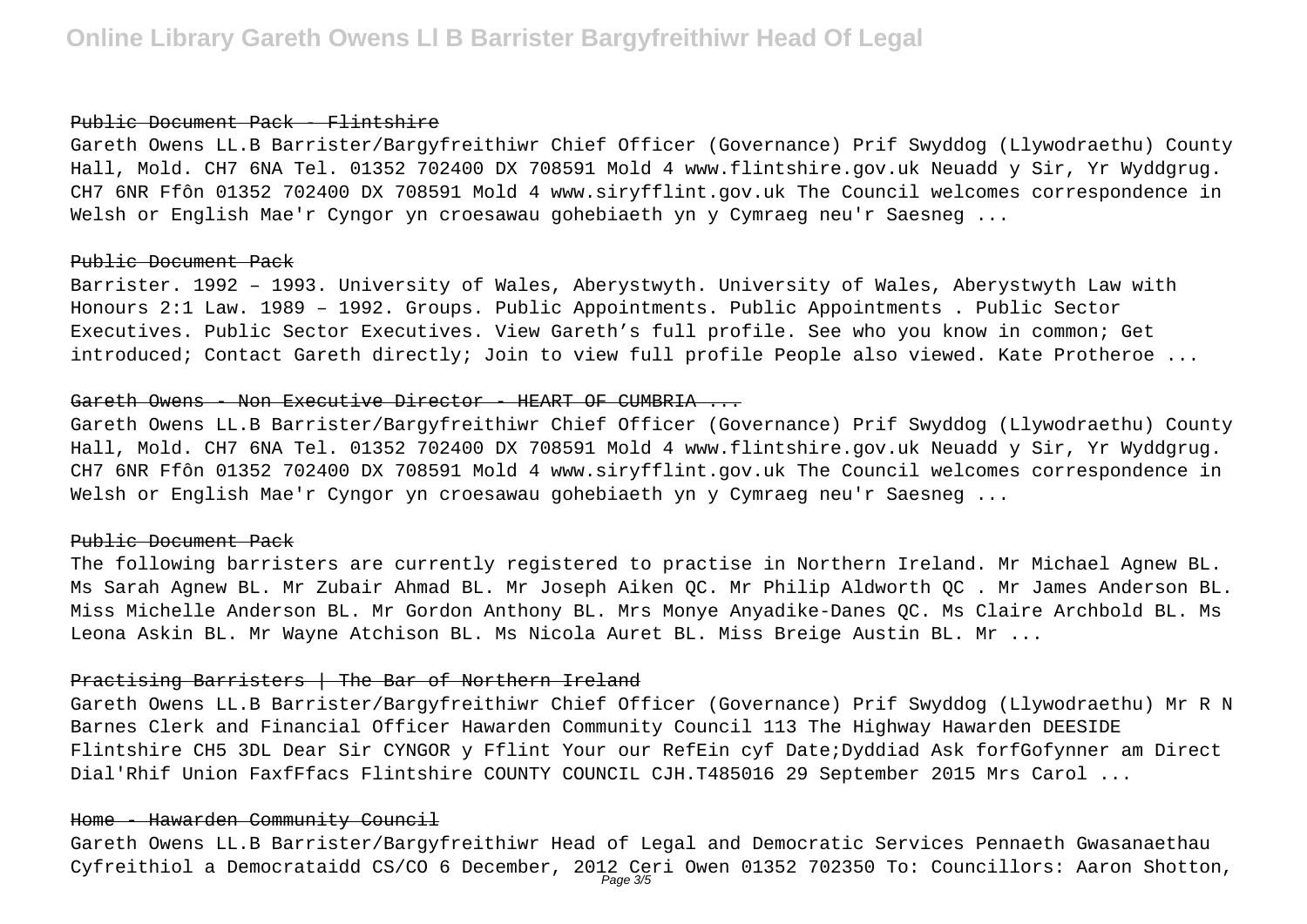# **Online Library Gareth Owens Ll B Barrister Bargyfreithiwr Head Of Legal**

Kevin Jones, Dave Cowans, Michael Priestley, David Smith, Eryl Williams, John Wynn Jones, William Gareth Roberts, John Chorlton and R.G. Parry ceri.owen@flintshire.gov.uk Dear Sir / Madam ...

## Gareth Owens LL.B Barrister/Bargyfreithiwr Head of Legal ...

Gareth Owens LL.B Barrister/Bargyfreithiwr Chief Officer (Governance) Prif Swyddog (Llywodraethu) County Hall, Mold. CH7 6NA Tel. 01352 702400 DX 708591 Mold 4 www.flintshire.gov.uk Neuadd y Sir, Yr Wyddgrug. CH7 6NR Ffôn 01352 702400 DX 708591 Mold 4 www.siryfflint.gov.uk The Council welcomes correspondence in Welsh or English Mae'r Cyngor yn croesawau gohebiaeth yn y Cymraeg neu'r Saesneg ...

### CS/NG Councillors: Eryl Williams, Aaron Shotton, Kevin

1 Gareth Owens LL.B Barrister/Bargyfreithiwr Chief Officer (Governance) Prif Swyddog (Llywodraethu) To: Cllr Tim Newhouse (Chairman) Councillors: Glyn Banks, Haydn Bateman, Alan D

## committeemeetings.flintshire.gov.uk

Unregistered barristers and barristers who have been disbarred are not on the Register as they are not allowed to practise. But you can still find out whether they have had a disciplinary finding here. Download a list of Authorised Practising Barristers; Filter; Search register using: Name. Organisation . Practising Barristers (559) Unregistered (0) Displaying 559 results. Mr Thomas Gareth ...

# The Barristers' Register - Bar Standards Board

Gareth Owens LL.B Barrister/Bargyfreithiwr Chief Officer (Governance) Prif Swyddog (Llywodraethu) County Hall, Mold. CH7 6NA Tel. 01352 702400 DX 708591 Mold 4 www.flintshire.gov.uk Neuadd y Sir, Yr Wyddgrug. CH7 6NR Ffôn 01352 702400 DX 708591 Mold 4 www.siryfflint.gov.uk The Council welcomes correspondence in Welsh or English Mae'r Cyngor yn croesawau gohebiaeth yn y Cymraeg neu'r Saesneg ...

### To: Councillor Eryl Williams (Chairman) CS/NG Councillors ...

Gareth Owens LL.B Barrister/Bargyfreithiwr Head of Legal and Democratic Services Pennaeth Gwasanaethau Cyfreithiol a Democrataidd DS/CO 13 February 2013 Ceri Owen 01352 702350 To:

## democracy.gwynedd.llyw.cymru

Below, you can search for barristers who are authorised to practise in England and Wales on the Barristers' Register. It records their practising status and address, the reserved legal activities they are authorised to undertake and whether they have been the subject of any disciplinary findings. Unregistered barristers and barristers who have been disbarred are not on the Register as they  $\dots$